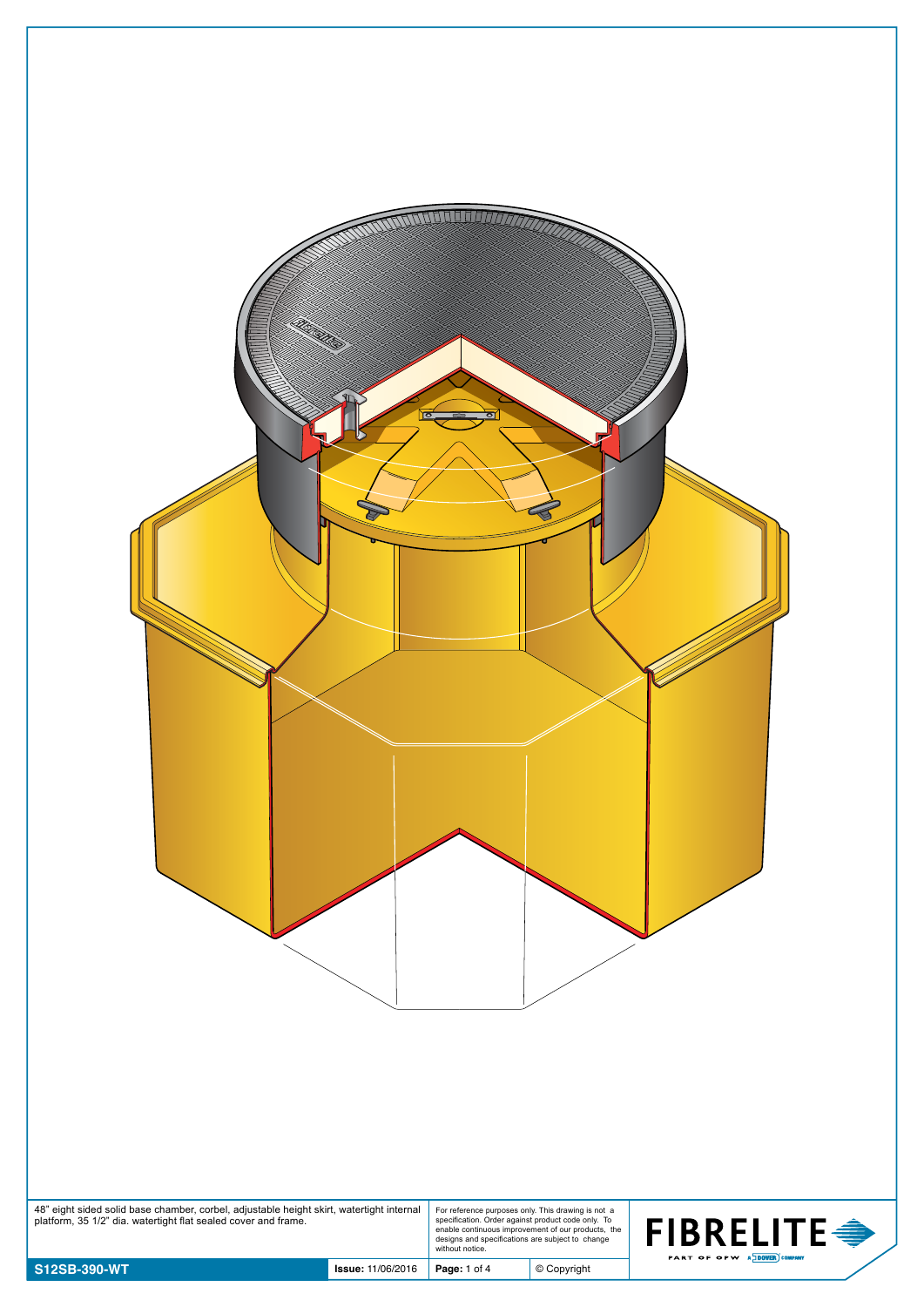

48" eight sided solid base chamber, corbel, adjustable height skirt, watertight internal platform, 35 1/2" dia. watertight flat sealed cover and frame. For reference purposes only. This drawing is not a specification. Order against product code only. To enable continuous improvement of our products, the designs and specifications are subject to change without notice.

© Copyright

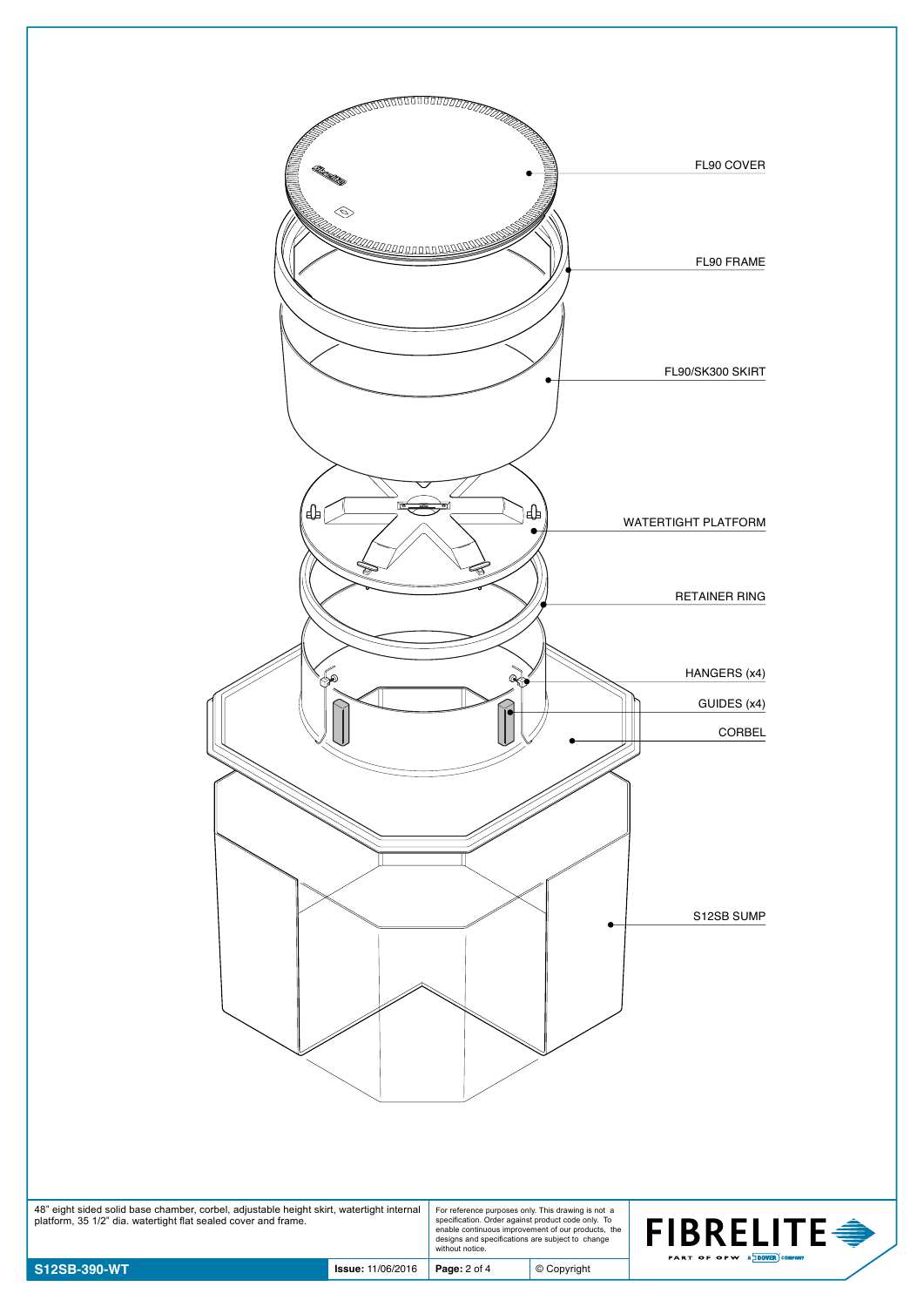